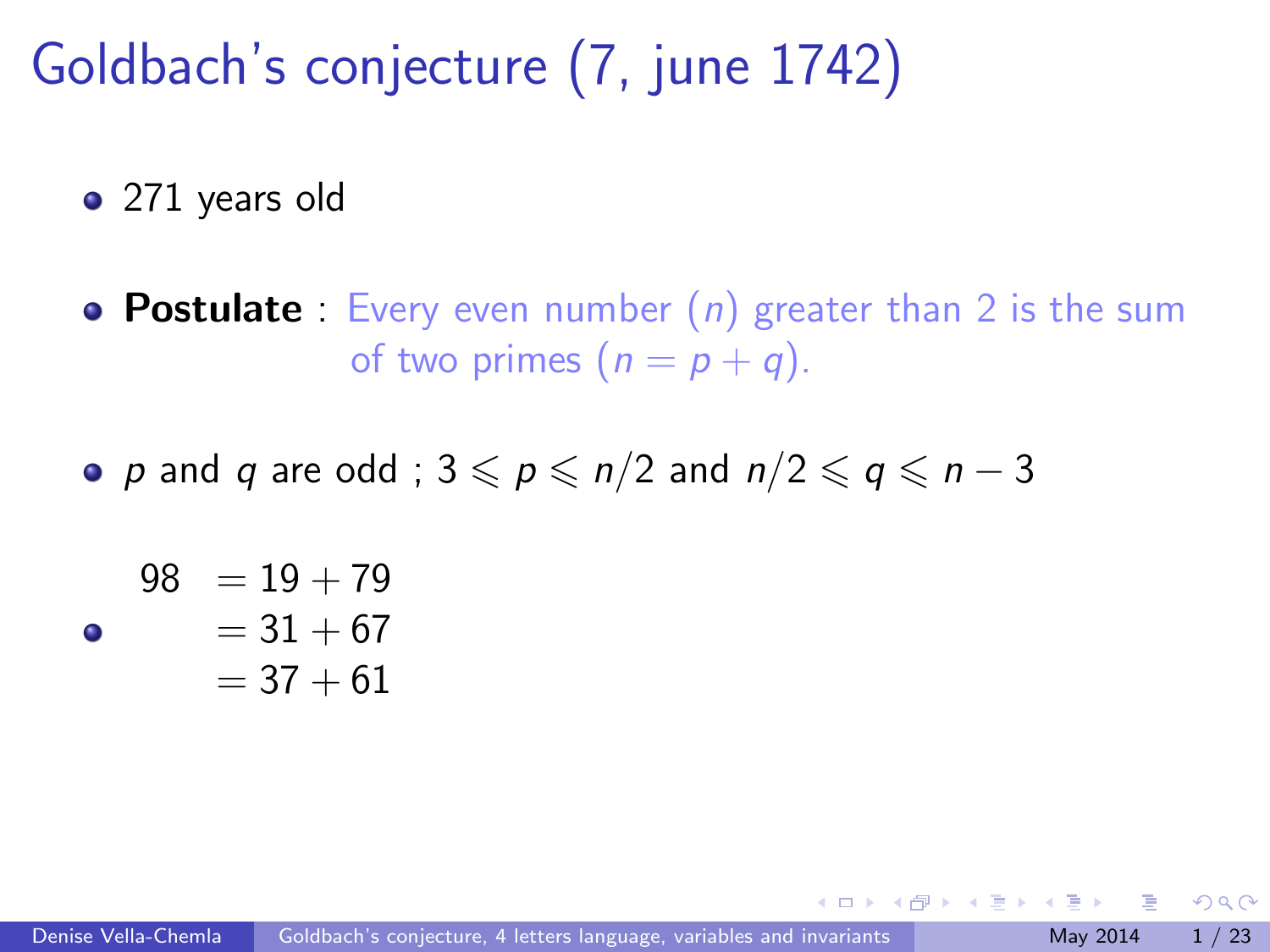#### Booleans

- One represents primality by booleans.
- 0 significates is prime, 1 significates is compound.
- $\bullet$  23  $\rightarrow$  0
- $\bullet$  25  $\rightarrow$  1

#### 3 5 7 9 11 13 15 17 19 21 23 25 27 29 . . . 0 0 0 1 0 0 1 0 0 1 0 1 1 0 . . .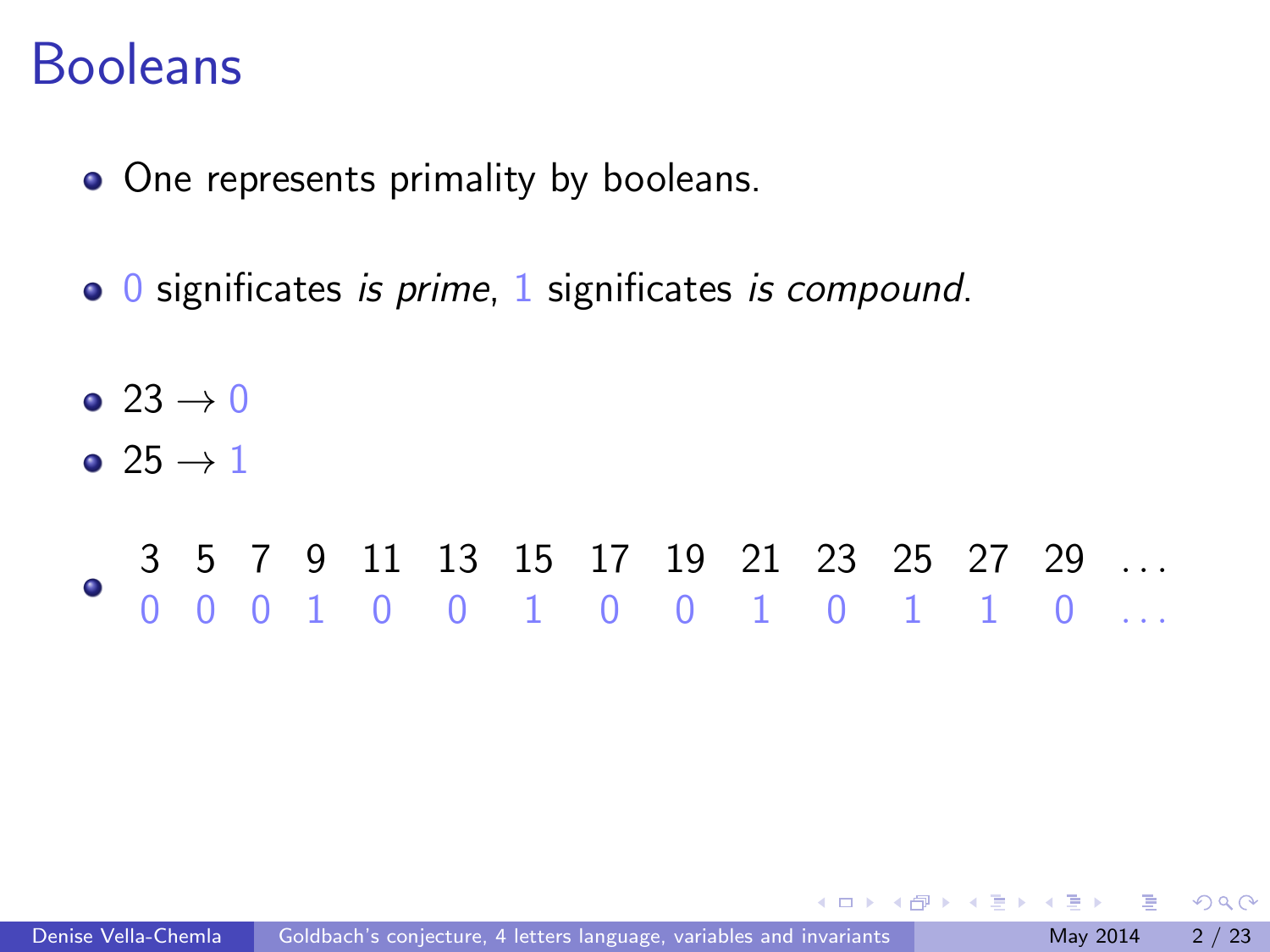### The space's copy : 4 letters for 4 possibilities

• One represents n's decompositions in sums of two odd numbers by letters.

$$
28=5+23 = prime + prime = a
$$

• 
$$
28=9+19=
$$
 compound + prime = b

• 
$$
28=3+25
$$
 = prime + compound = c

• 
$$
40=15+25 = compound + compound = d
$$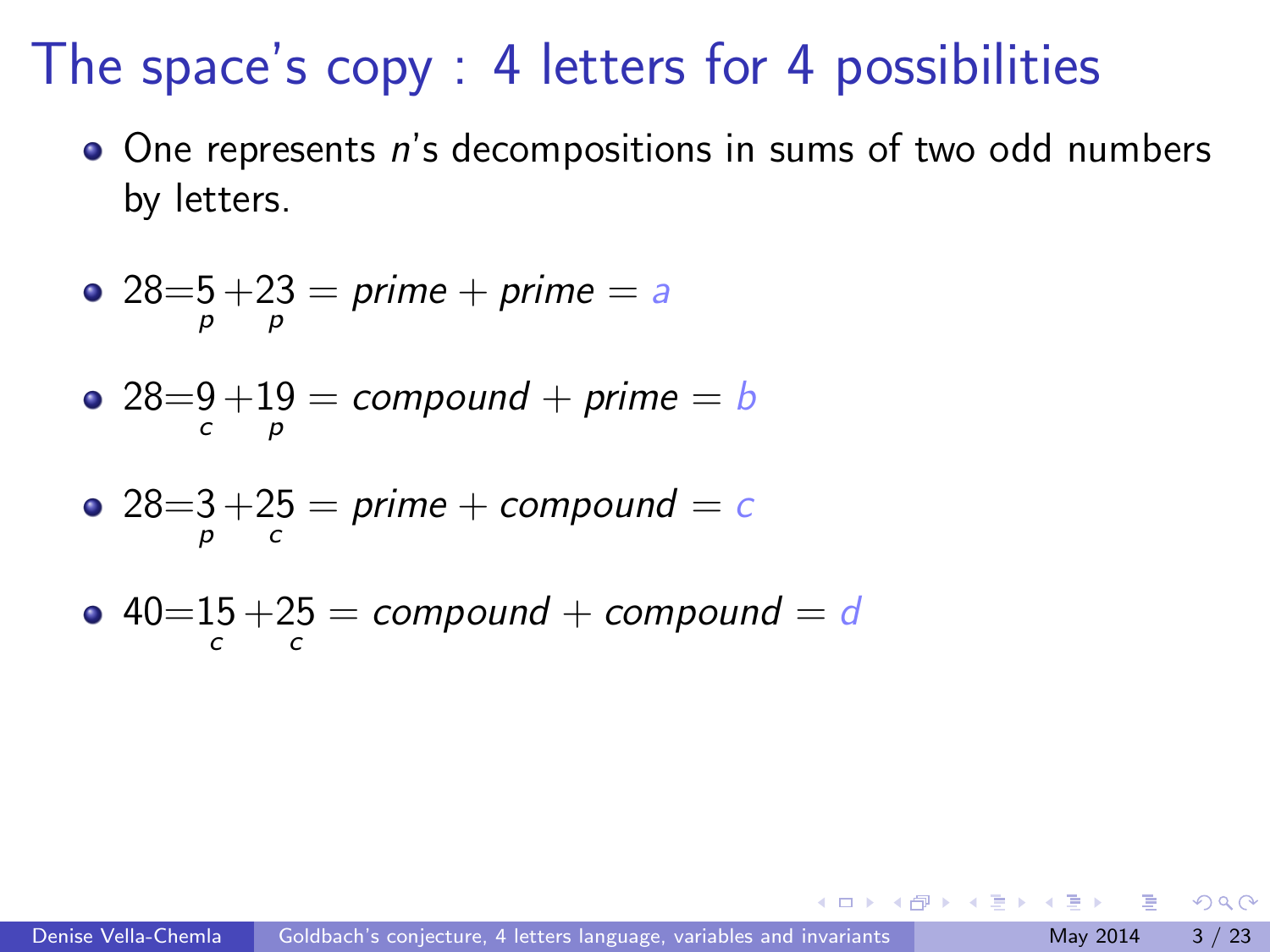#### 40 and 42 words



| 42 39 37 35 33 31 29 27 25 23 21 42 1 0 1 1 0 0 1 1 0 1 |  |  |  |                                                                                                                                   |  |
|---------------------------------------------------------|--|--|--|-----------------------------------------------------------------------------------------------------------------------------------|--|
|                                                         |  |  |  | $\begin{array}{ccccccccccccc}\n0 & 0 & 0 & 1 & 0 & 0 & 1 & 0 & 0 & 1 \\ 3 & 5 & 7 & 9 & 11 & 13 & 15 & 17 & 19 & 21\n\end{array}$ |  |
|                                                         |  |  |  | cacdaad cad                                                                                                                       |  |

画

4 D F

イ何 ト イヨ ト イヨー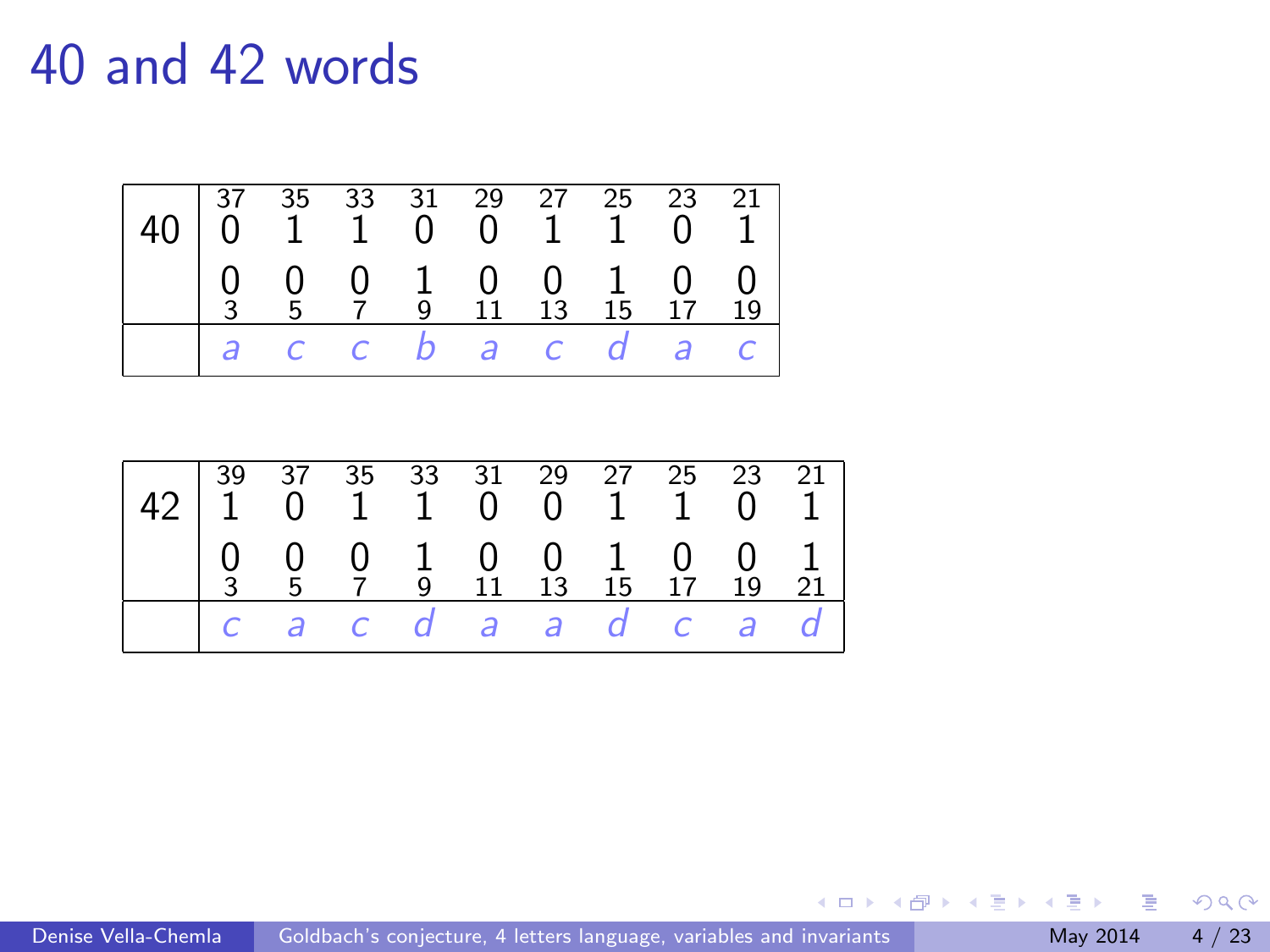### Let us observe diagonal words

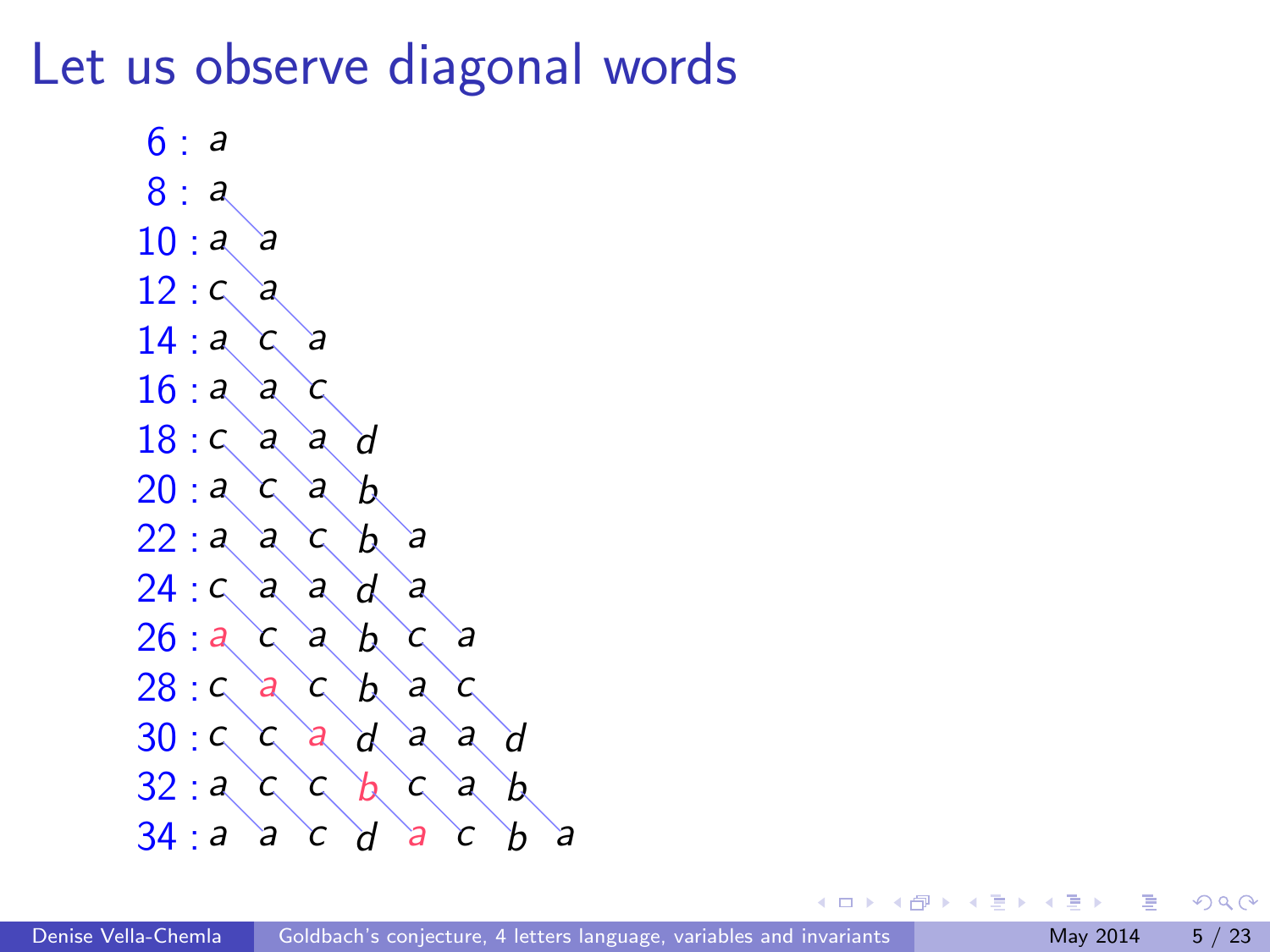### Diagonal words properties

- Diagonal words have their letters either in  $A_{ab}$  alphabet or in  $A_{cd}$ alphabet.
- Indeed, a diagonal codes decompositions that have the same second sommant and that have as first sommant an odd number from list of successive odd numbers beginning at 3.
- For instance, aaaba diagonal, that begins at th a first letter of 26's word codes les decompositions  $3 + 23$ ,  $5 + 23$ ,  $7 + 23$ ,  $9 + 23$ ,  $11 + 23$  and  $13 + 23$ .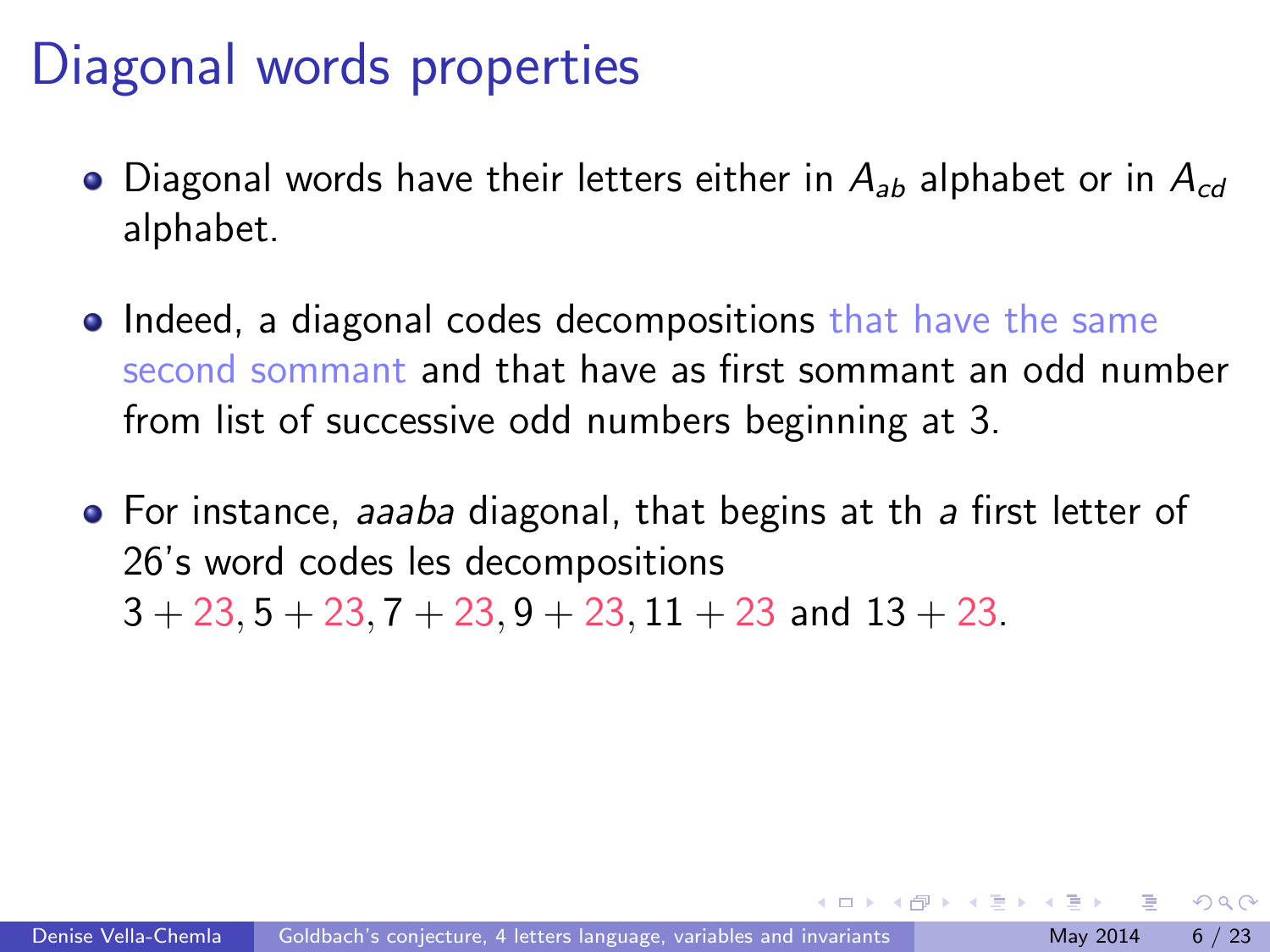### Projection P

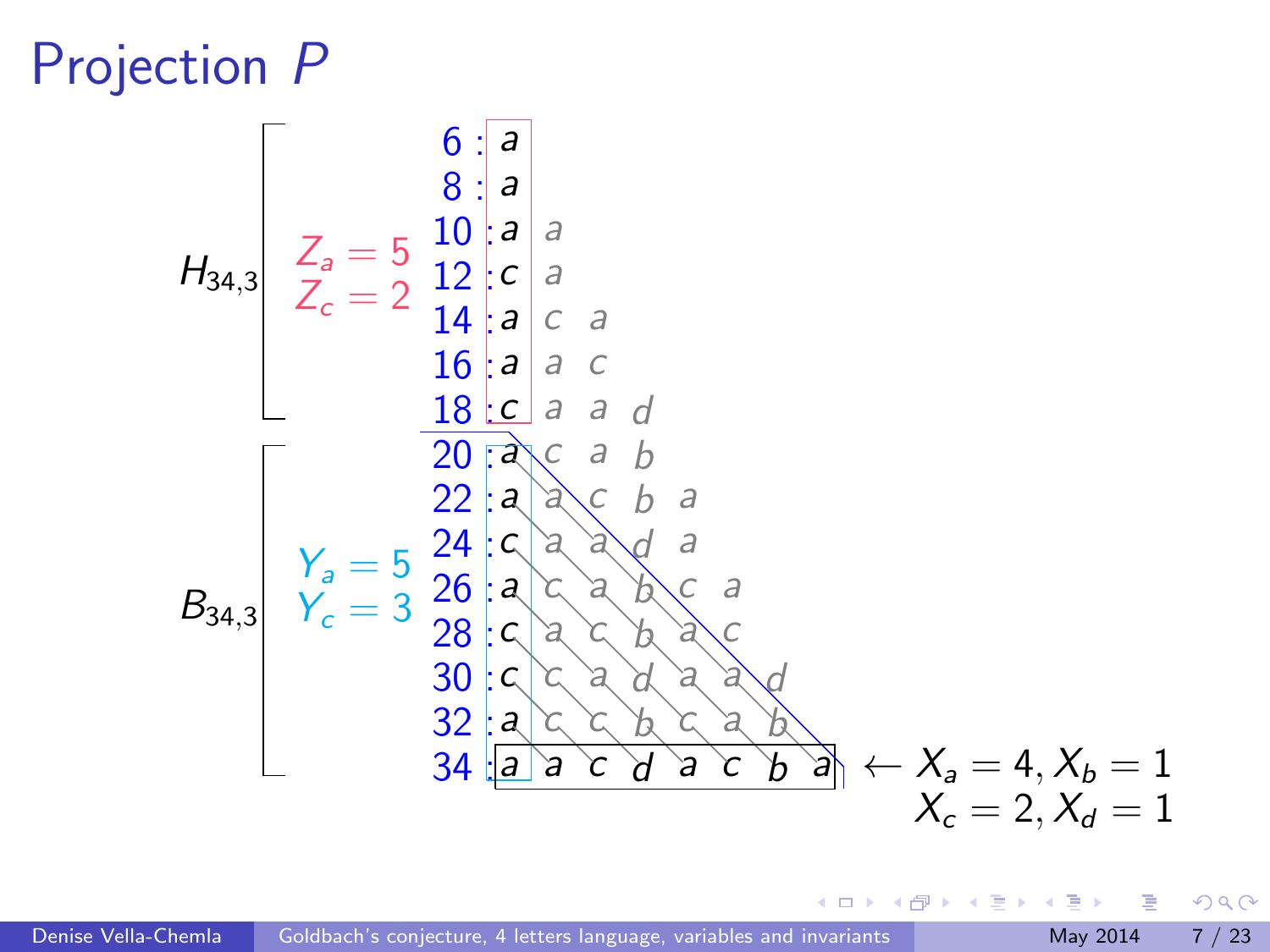### Example

• Entanglement 
$$
Y_a(n)
$$
,  $X_a(n)$ ,  $X_b(n)$   
\n $Y_a(34) = #{3 + 17, 3 + 19, 3 + 23, 3 + 29, 3 + 31}$   
\n $X_a(34) = #{3 + 31, 5 + 29, 11 + 23, 17 + 17}$   
\n $X_b(34) = #{15 + 19}$ 

• Entanglement  $Y_c(n)$ ,  $X_c(n)$ ,  $X_d(n)$ 

$$
Y_c(34) = \#\{3+21, 3+25, 3+27\}
$$

$$
\begin{array}{rcl} X_c(34) & = & \# \{7 + 27, 13 + 21\} \\ X_d(34) & = & \# \{9 + 25\} \end{array}
$$

 $QQ$ 

メタメ メミメ メミメ

4 日下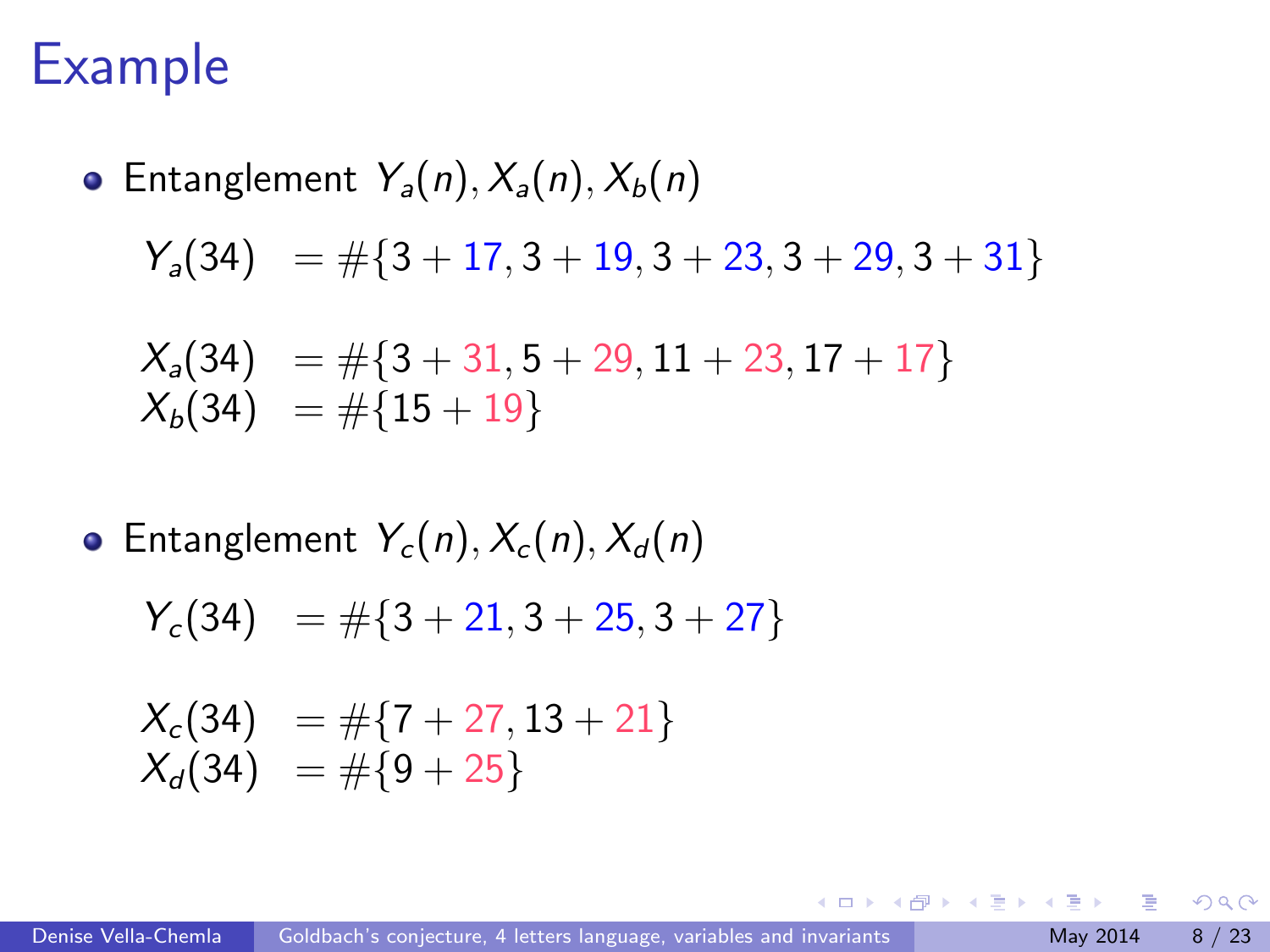### Variables entanglement properties

 $\bullet$ 

 $\bullet$ 

$$
Y_a(n) = X_a(n) + X_b(n) \tag{1}
$$

$$
Y_c(n) = X_c(n) + X_d(n) \tag{2}
$$

• 
$$
Y_a(n) + Y_c(n) = \left\lfloor \frac{n-2}{4} \right\rfloor
$$
 (3)

• 
$$
X_a(n) + X_b(n) + X_c(n) + X_d(n) = \left\lfloor \frac{n-2}{4} \right\rfloor
$$
 (4)

 $Z_a(n) + Z_c(n) = \left| \frac{n-4}{4} \right|$ 4  $\overline{\phantom{a}}$ (5)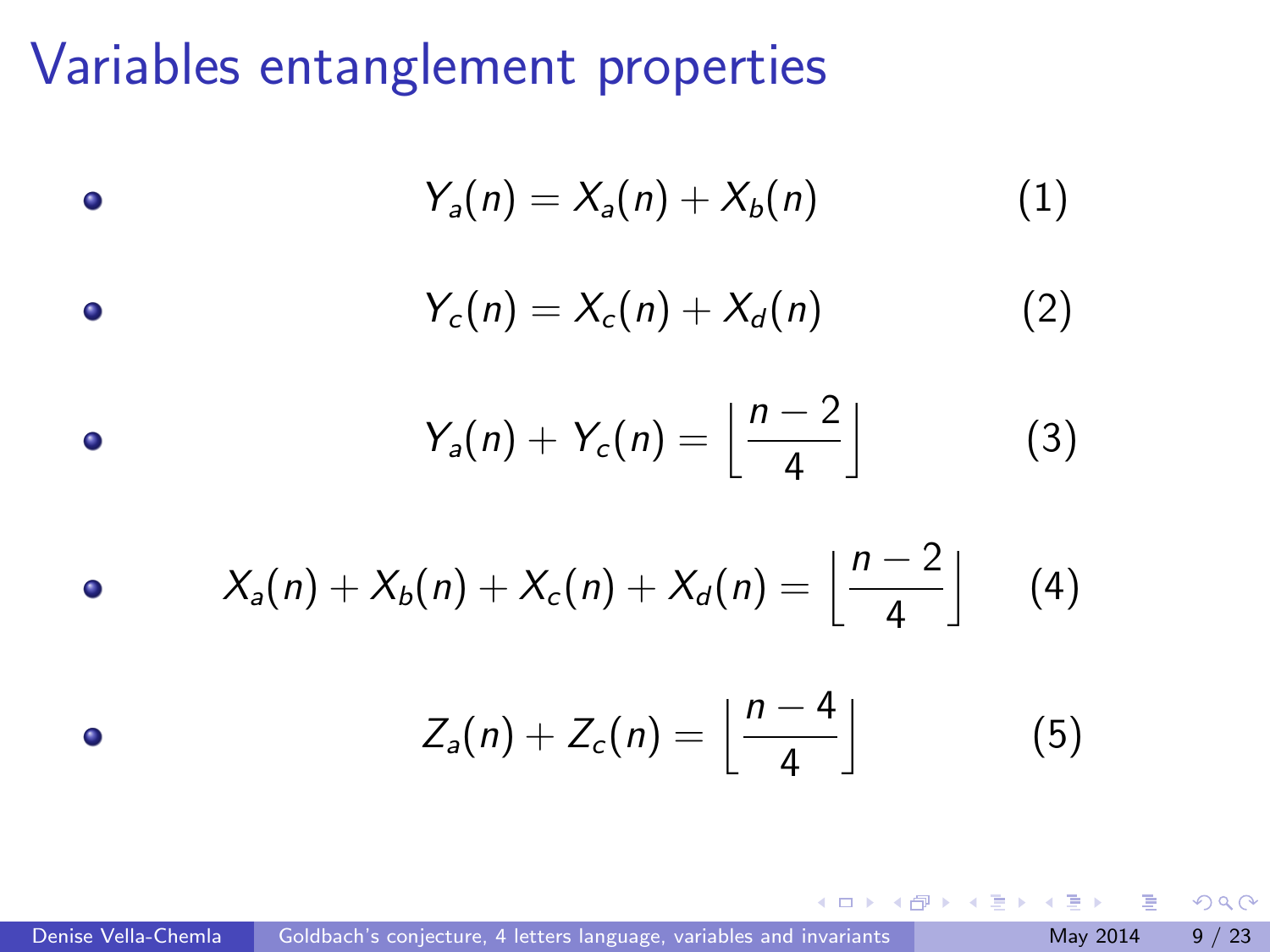### Variables entanglement properties

 $\bullet$ 

$$
X_a(n) + X_c(n) = Z_a(n) + \delta_{2p}(n) \qquad (6)
$$

with  $\delta_{2p}(n)$  that is equal to 1 if *n* is a prime double and that is equal to 0 otherwise.

• 
$$
X_b(n) + X_d(n) = Z_c(n) + \delta_{2c - imp}(n)
$$
 (7)

with  $\delta_{2c-imp}(n)$  that is equal to 1 if *n* is an odd compound number and that is equal to 0 otherwise.

• 
$$
Z_c(n) - Y_a(n) = Y_c(n) - Z_a(n) - \delta_{4k+2}(n)
$$
 (8)

with  $\delta_{4k+2}(n)$  that is equal to 1 if *n* is an odd double and that is equal to 0 otherwise.

• 
$$
Z_c(n) - Y_a(n) = X_d(n) - X_a(n) - \delta_{2c-imp}(n)
$$
 (9)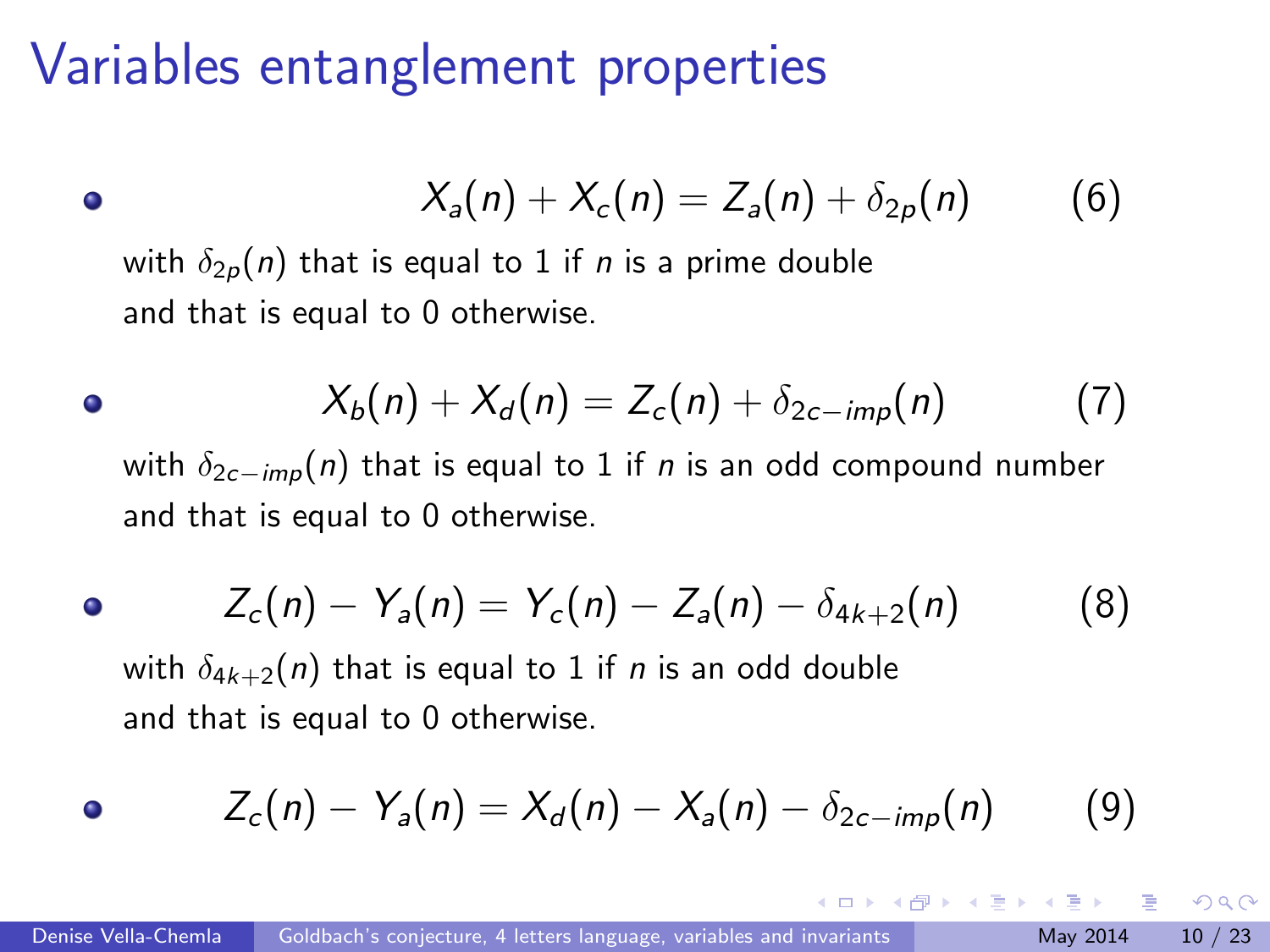### Gaps entanglements properties

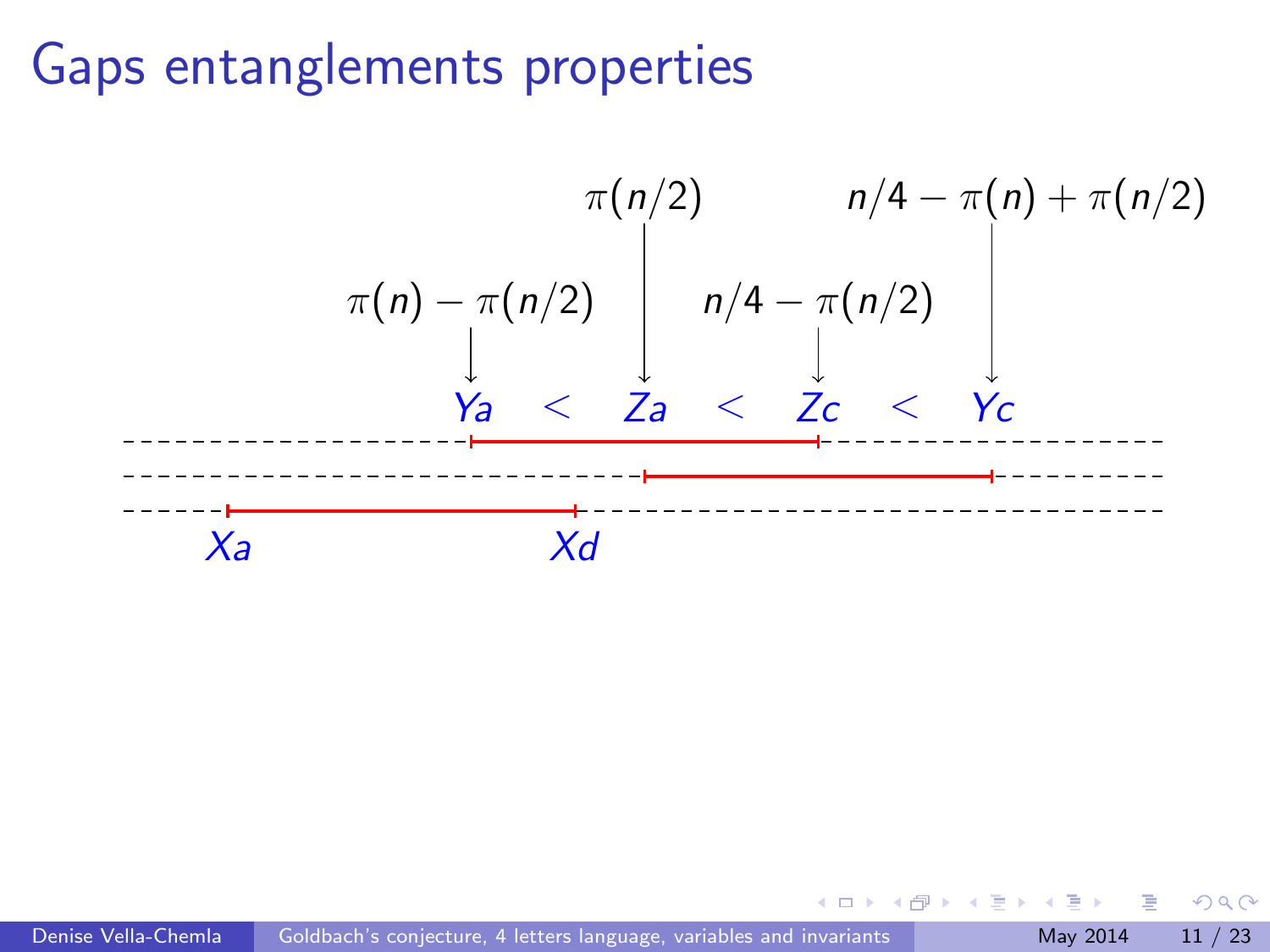| n  | $X_a$          | $X_b$          | $X_c$          | $X_d$          | $\overline{Y_a}$ | $\overline{Y_c}$ | $\overline{\mathcal{A}}$ | $Z_a$          | $Z_c$          | $\overline{B}$ | $\delta_{2p}(n)$ | $\delta_{2\text{cimp}}(n)$ | $\delta_{4k+2}(n)$       |
|----|----------------|----------------|----------------|----------------|------------------|------------------|--------------------------|----------------|----------------|----------------|------------------|----------------------------|--------------------------|
| 14 | $\overline{2}$ | 0              | 1              | $\overline{0}$ | 2                | 1                | 3                        | $\overline{2}$ | $\overline{0}$ | $\overline{2}$ | 1                | 0                          | 1                        |
| 16 | 2              | 0              | 1              | 0              | $\overline{c}$   | 1                | 3                        | 3              | 0              | 3              | 0                | 0                          | 0                        |
| 18 | $\overline{2}$ | 0              | $\mathbf{1}$   | 1              | $\overline{2}$   | $\overline{2}$   | 4                        | 3              | 0              | 3              | 0                | 1                          | 1                        |
| 20 | $\overline{c}$ | 1              | 1              | 0              | 3                | 1                | 4                        | 3              | 1              | 4              | 0                | 0                          | 0                        |
| 22 | 3              | 1              | 1              | 0              | 4                | 1                | 5                        | 3              | $\mathbf{1}$   | 4              | 1                | 0                          | 1                        |
| 24 | 3              | 0              | 1              | $\mathbf 1$    | 3                | $\overline{2}$   | 5                        | 4              | $\mathbf{1}$   | 5              | 0                | 0                          | 0                        |
| 26 | 3              | 1              | $\overline{2}$ | 0              | 4                | $\overline{2}$   | 6                        | 4              | $\mathbf{1}$   | 5              | 1                | 0                          | $\mathbf{1}$             |
| 28 | $\overline{2}$ | 1              | 3              | 0              | 3                | 3                | 6                        | 5              | 1              | 6              | 0                | 0                          | 0                        |
| 30 | 3              | 0              | 2              | 2              | 3                | 4                | $\overline{7}$           | 5              | 1              | 6              | 0                | 1                          | 1                        |
| 32 | $\overline{2}$ | $\overline{2}$ | 3              | 0              | 4                | 3                | $\overline{7}$           | 5              | $\overline{c}$ | $\overline{7}$ | 0                | 0                          | 0                        |
| 34 | 4              | 1              | $\overline{c}$ | 1              | 5                | 3                | 8                        | 5              | $\overline{2}$ | $\overline{7}$ | 1                | 0                          | 1                        |
| 36 | 4              | 0              | $\overline{2}$ | $\overline{2}$ | 4                | 4                | 8                        | 6              | $\overline{2}$ | 8              | 0                | 0                          | 0                        |
| 38 | $\overline{2}$ | $\overline{2}$ | 5              | 0              | 4                | 5                | 9                        | 6              | $\overline{2}$ | 8              | 1                | 0                          | 1                        |
| 40 | 3              | $\mathbf{1}$   | 4              | 1              | 4                | 5                | 9                        | $\overline{7}$ | $\overline{c}$ | 9              | 0                | 0                          | 0                        |
| 42 | 4              | 0              | 3              | 3              | 4                | 6                | 10                       | $\overline{7}$ | $\overline{2}$ | 9              | 0                | 1                          | $\mathbf{1}$             |
| 44 | 3              | $\overline{2}$ | 4              | 1              | 5                | 5                | 10                       | $\overline{7}$ | 3              | 10             | 0                | 0                          | 0                        |
| 46 | 4              | $\overline{2}$ | 4              | 1              | 6                | 5                | 11                       | $\overline{7}$ | 3              | 10             | 1                | 0                          | 1                        |
| 48 | 5              | 0              | 3              | 3              | 5                | 6                | 11                       | 8              | 3              | 11             | 0                | 0                          | 0                        |
| 50 | 4              | $\overline{2}$ | 4              | $\overline{c}$ | 6                | 6                | 12                       | 8              | 3              | 11             | 0                | 1                          | 1                        |
| 52 | 3              | 3              | 5              | 1              | 6                | 6                | 12                       | 8              | 4              | 12             | 0                | 0                          | 0                        |
| 54 | 5              | 1              | 3              | 4              | 6                | $\overline{7}$   | 13                       | 8              | 4              | 12             | 0                | 1                          | 1                        |
| 56 | 3              | 4              | 5              | $\mathbf{1}$   | $\overline{7}$   | 6                | 13                       | 8              | 5              | 13             | 0                | 0                          | 0                        |
| 58 | 4              | 3              | 5              | $\overline{c}$ | $\overline{7}$   | $\overline{7}$   | 14                       | 8              | 5              | 13             | 1                | 0                          | 1                        |
| 60 | 6              | 0              | 3              | 5              | 6                | 8                | 14                       | 9              | 5              | 14             | 0                | 0                          | 0                        |
| 62 | 3              | 4              | 7              | 1              | 7                | 8                | 15                       | 9              | 5              | 14             | 1                | 0                          | 1                        |
| 64 | 5              | $\overline{2}$ | 5              | 3              | $\overline{7}$   | 8                | 15                       | 10             | 5              | 15             | 0                | 0                          | 0                        |
| 66 | 6              | 1              | 4              | 5              | $\overline{7}$   | 9                | 16                       | 10             | 5              | 15             | 0                | 1                          | 1                        |
| 68 | $\overline{2}$ | 5              | 8              | $\mathbf{1}$   | $\overline{7}$   | 9                | 16                       | 10             | 6              | 16             | 0                | 0                          | 0                        |
| 70 | 5              | 3              | 5              | 4              | 8                | 9                | 17                       | 10             | 6              | 16             | 0                | 1                          | $\mathbf 1$              |
| 72 | 6              | $\overline{2}$ | 4              | 5              | 8                | 9                | 17                       | 10             | $\overline{7}$ | 17             | 0                | 0                          | 0                        |
| 74 | 5              | 4              | 6              | 3              | 9                | g                | 18                       | 10             | $\overline{7}$ | 17             | 1                | 0                          | $\mathbf{1}$             |
| 76 | 5              | 4              | 6              | 3              | 9                | 9                | 18                       | 11             | $\overline{7}$ | 18             | 0                | 0                          | 0                        |
| 78 | $\overline{7}$ | $\overline{2}$ | 4              | 6              | 9                | 10               | 19                       | 11             | $\overline{7}$ | 18             | 0                | 1                          | $\mathbf{1}$             |
| 80 | 4              | 5              | 7              | 3              | 9                | 10               | 19                       | 11             | 8              | 19             | $\overline{0}$   | $\mathbf 0$<br>÷           | $\overline{\phantom{0}}$ |

Denise Vella-Chemla [Goldbach's conjecture, 4 letters language, variables and invariants](#page-0-0) May 2014 12 / 23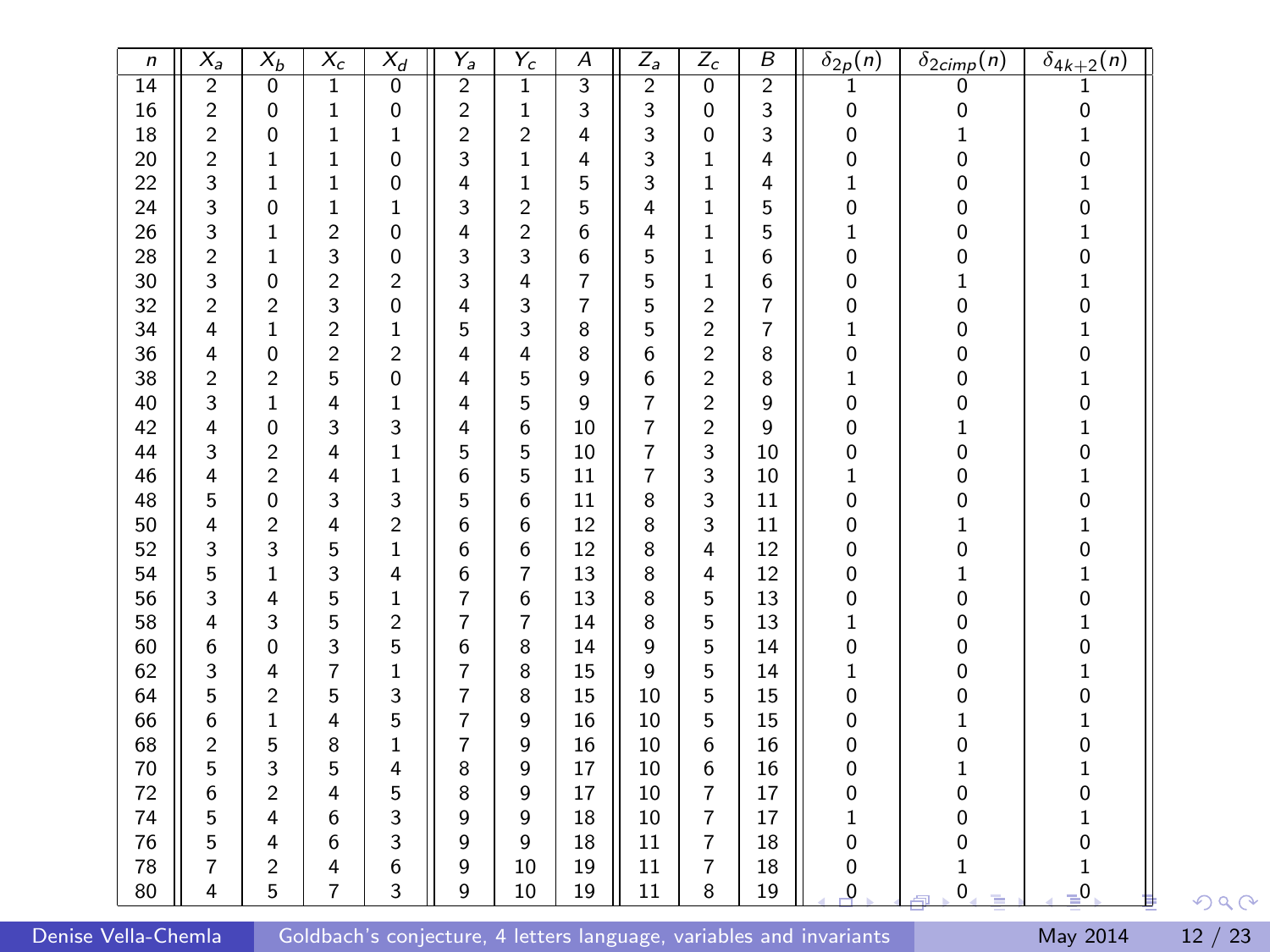# Variables and gaps entanglement (invariants)

<span id="page-12-0"></span>

|            | $X_{a}(n)$ | $X_h(n)$ | $X_c(n)$ | $X_d(n)$  |
|------------|------------|----------|----------|-----------|
| 999 998    | 4 20 6     | 32 754   | 37 331   | 175 708   |
| 1 000 000  | 5 402      | 31 558   | 36 135   | 176 904   |
| 9 999 998  | 28 983     | 287 084  | 319 529  | 1 864 403 |
| 10 000 000 | 38 807     | 277 259  | 309 705  | 1874228   |

|            | $Y_a(n)$ | $Y_c(n)$  | n<br>$\overline{\phantom{a}}$ | $Z_a(n)$ | $Z_c(n)$  | $n -$<br>$\overline{4}$ | $\delta_{2p}(n)$ | $\delta_{2ci}(n)$ | $\delta_{4k+2}(n)$ |
|------------|----------|-----------|-------------------------------|----------|-----------|-------------------------|------------------|-------------------|--------------------|
| 999 998    | 36 960   | 213 039   | 249 999                       | 41 537   | 208 461   | 249 998                 |                  |                   |                    |
| 1 000 000  | 36 960   | 213 039   | 249 999                       | 41 537   | 208 462   | 249 999                 |                  |                   |                    |
| 9 999 998  | 316 067  | 183 932   | 2 499 999                     | 348 511  | 2 151 487 | 2 499 998               |                  |                   |                    |
| 10 000 000 | 316 066  | 2 183 933 | 2 499 999                     | 348 512  | 2 151 487 | 2 499 999               |                  |                   |                    |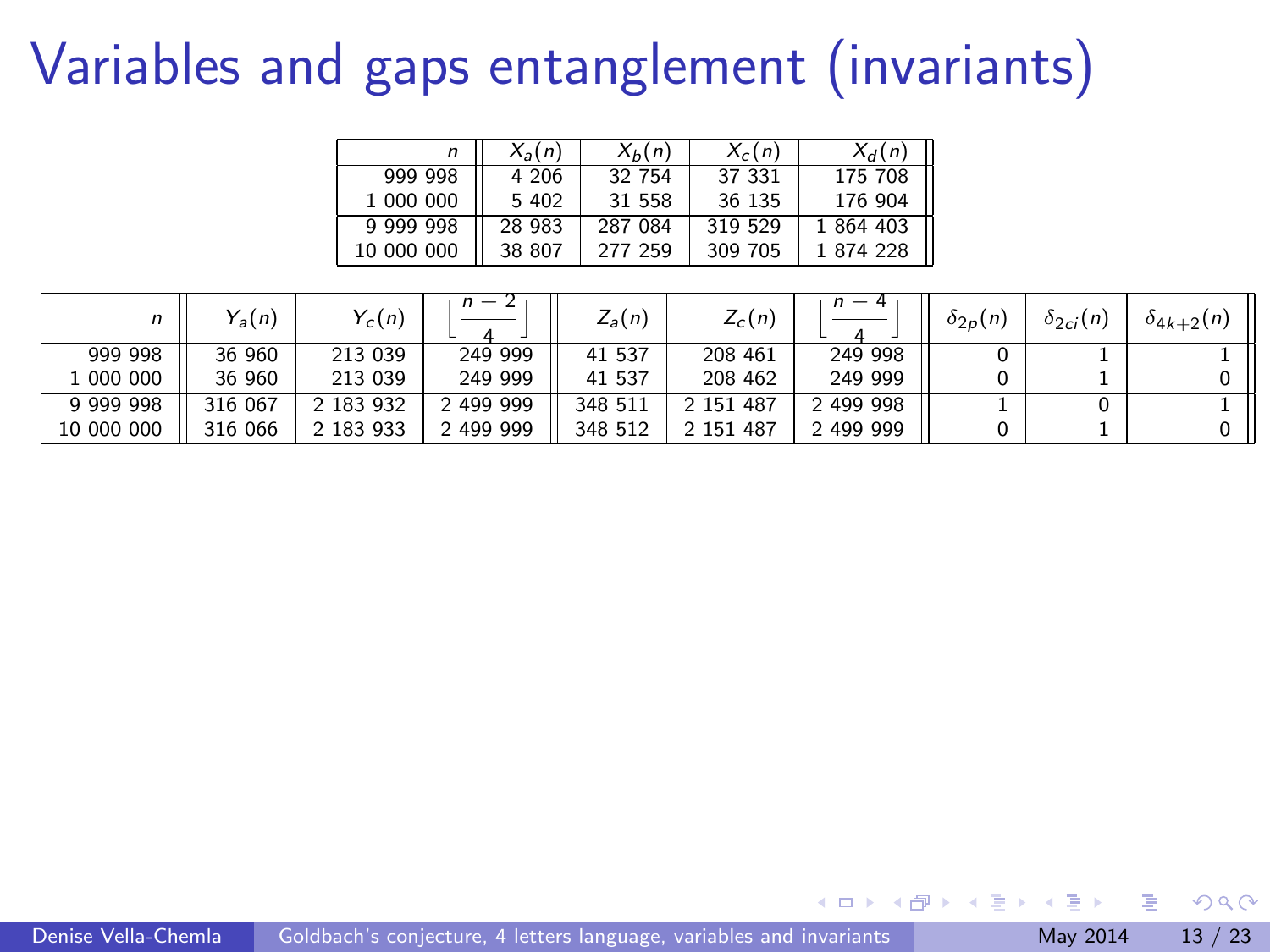### **Bijections**

•  $n = 32$ 



イロト イ部 トメ ヨ トメ ヨト

 $299$ 

画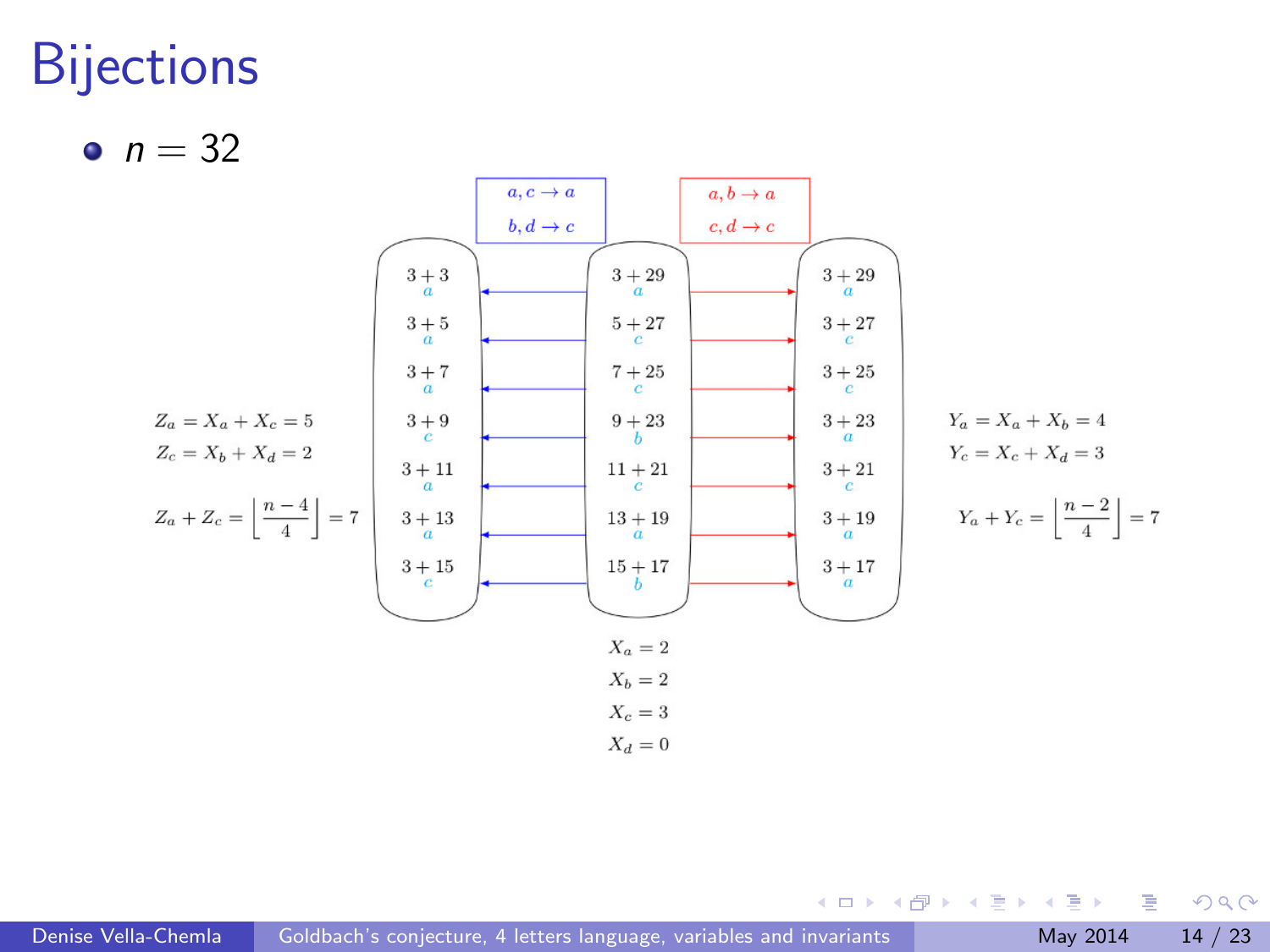### **Bijections**

•  $n = 34$ 



 $\left\{ \begin{array}{ccc} 1 & 0 & 0 \\ 0 & 1 & 0 \end{array} \right.$ 

 $299$ 

画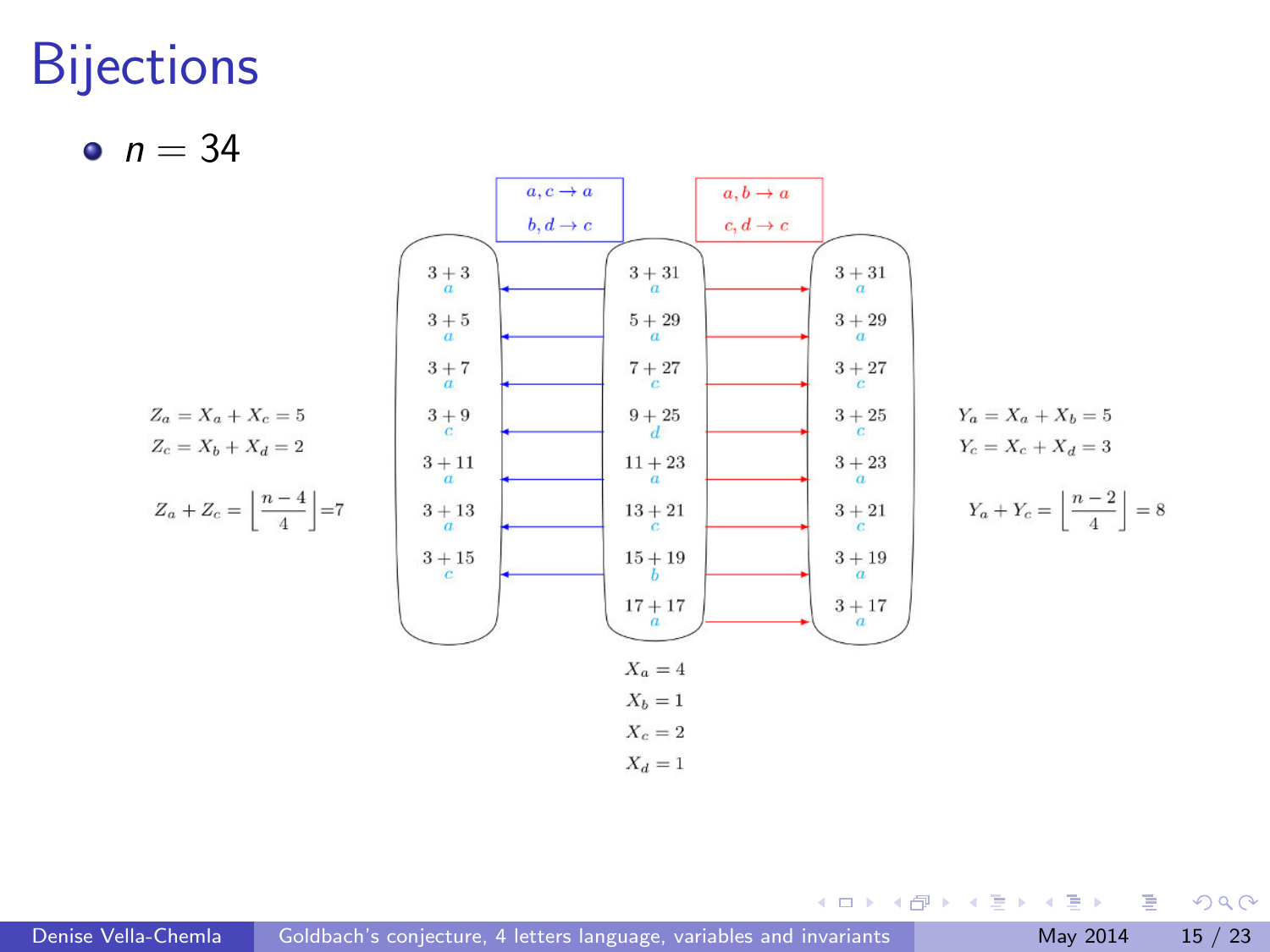# Bijections : double counting visualization

•  $n = 98$ 



 $\left\{ \begin{array}{ccc} 1 & 0 & 0 \\ 0 & 1 & 0 \end{array} \right.$ 

 $QQ$ 

G.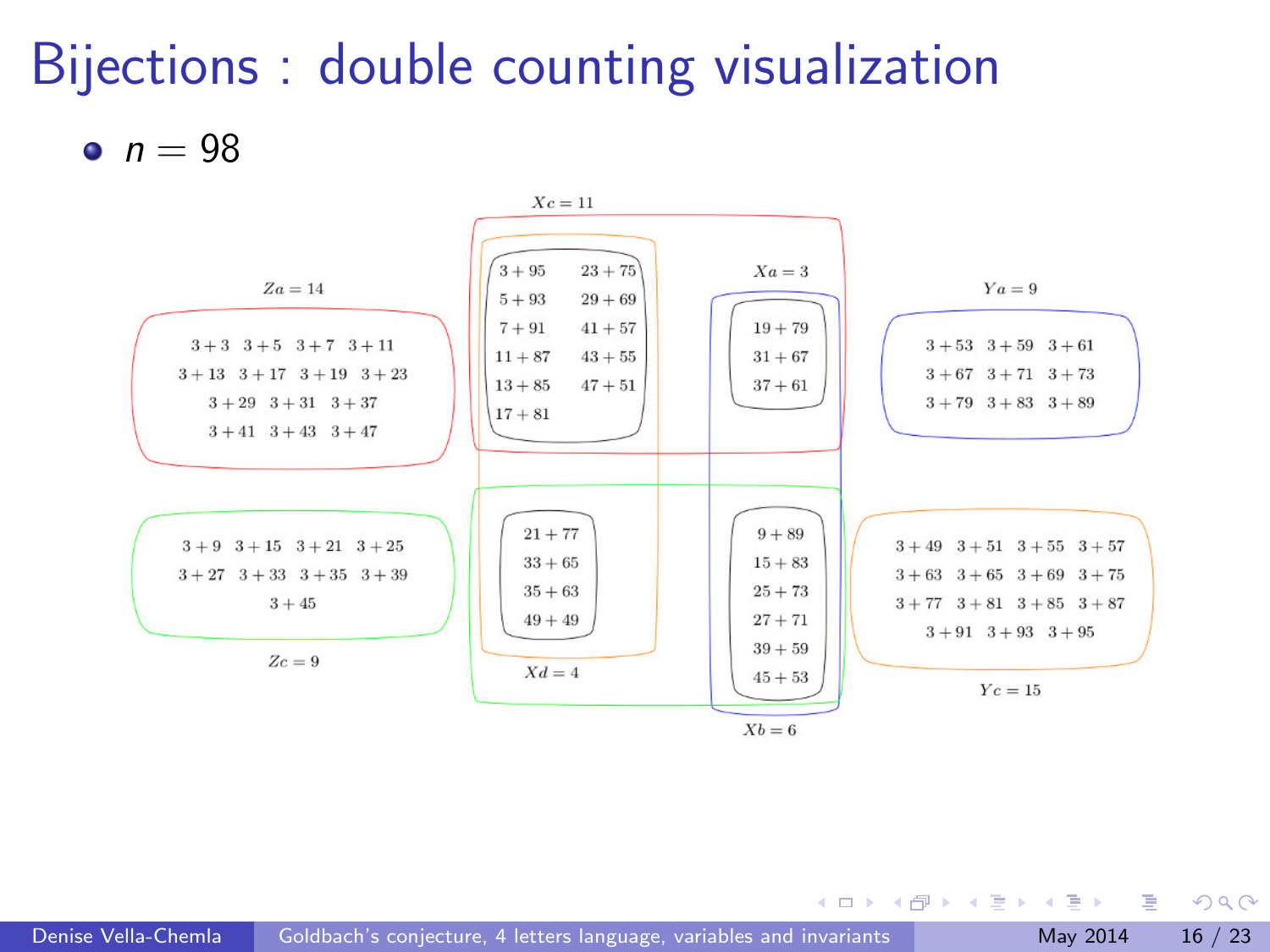# Bijections : double counting visualization

•  $n = 100$ 



 $\left\{ \begin{array}{ccc} 1 & 0 & 0 \\ 0 & 1 & 0 \end{array} \right.$ 

 $QQ$ 

G.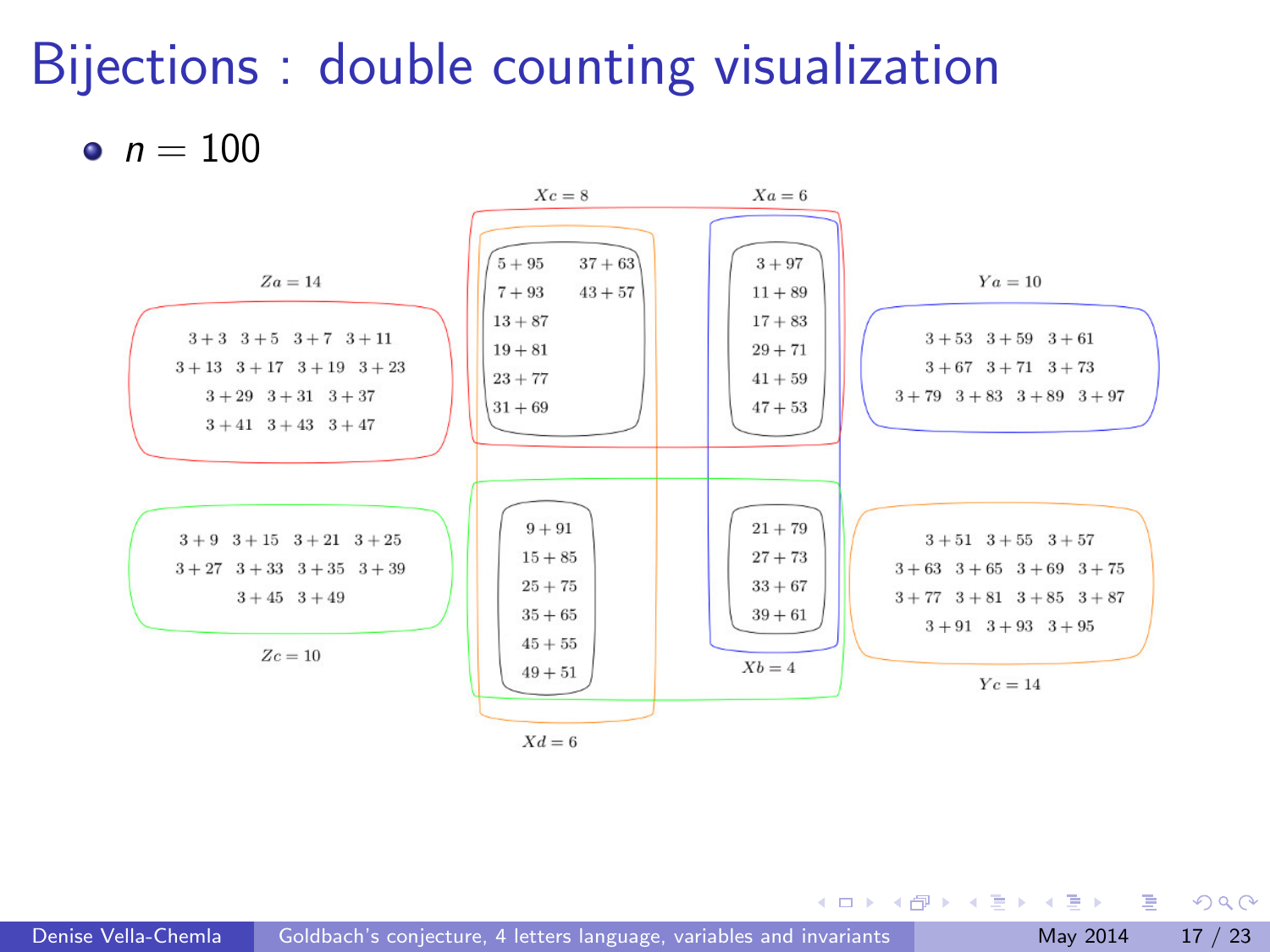### Laisant's strips

- Charles-Ange Laisant : Sur un procédé expérimental de vérification de la conjecture de Goldbach, Bulletin de la SMF, 25, 1897.
- **•** "This famous empirical theorem : every even number is the sum of two primes, whose demonstration seems to overpass actual possibilities, has generated a certain amount of works and contestations. Lionnet tried to establish the proposition should probably be false. M. Georg Cantor verified it numerically until 1000, giving for each even number all decompositions in two primes, and he noticed that this decompositions number is always growing in average, even if it presents big irregularities."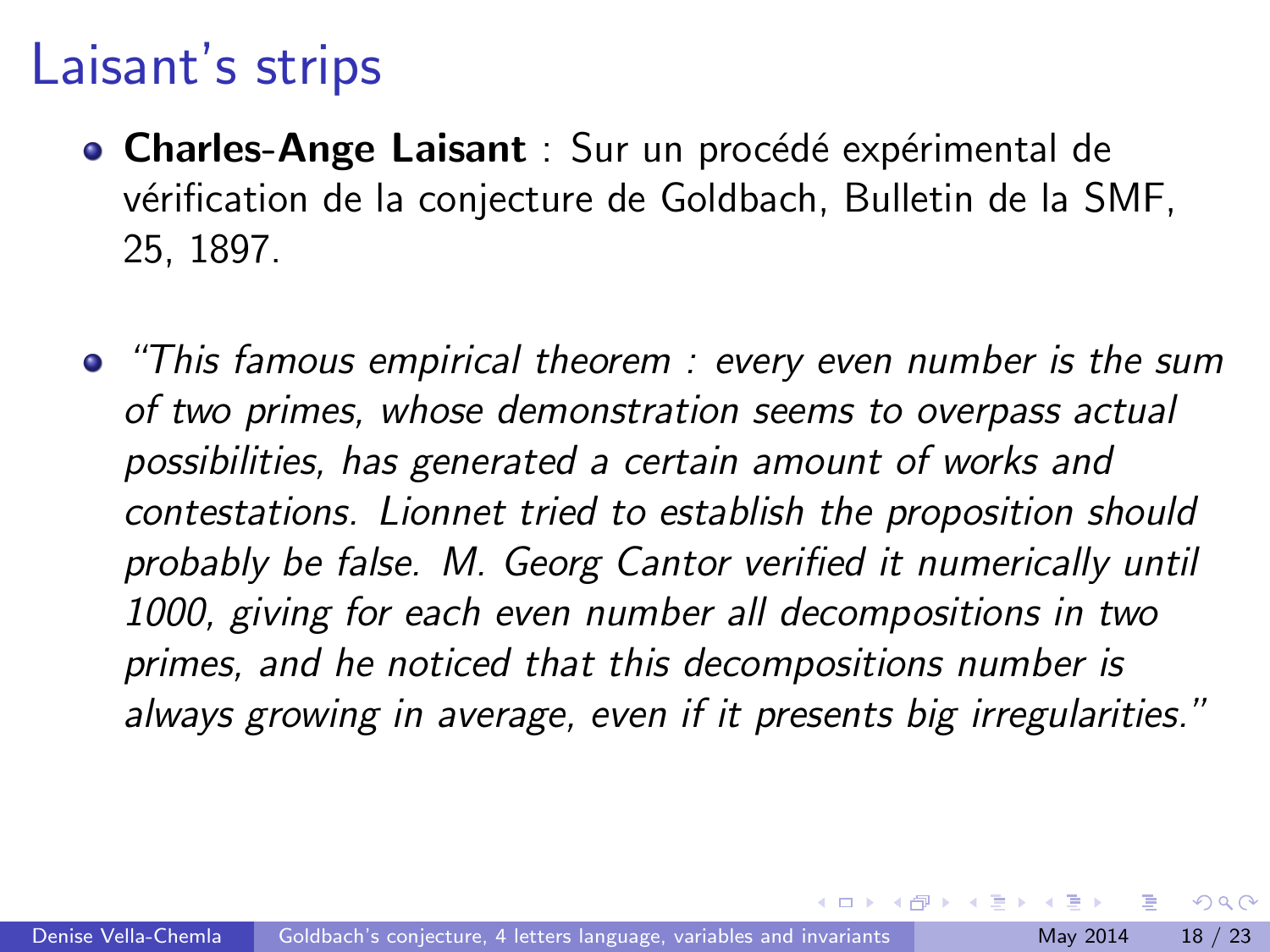### Laisant's strips

"Let us show a process that would permit to make without computing the experimental verification we mentioned, and to have, for each even number, only inspecting a figure, all the decompositions. Let us suppose that on a strip constituted by pasted squares, representing odd successive numbers, we had constructed the Erathosthene's sieve, shading compound numbers, until any limit 2n."

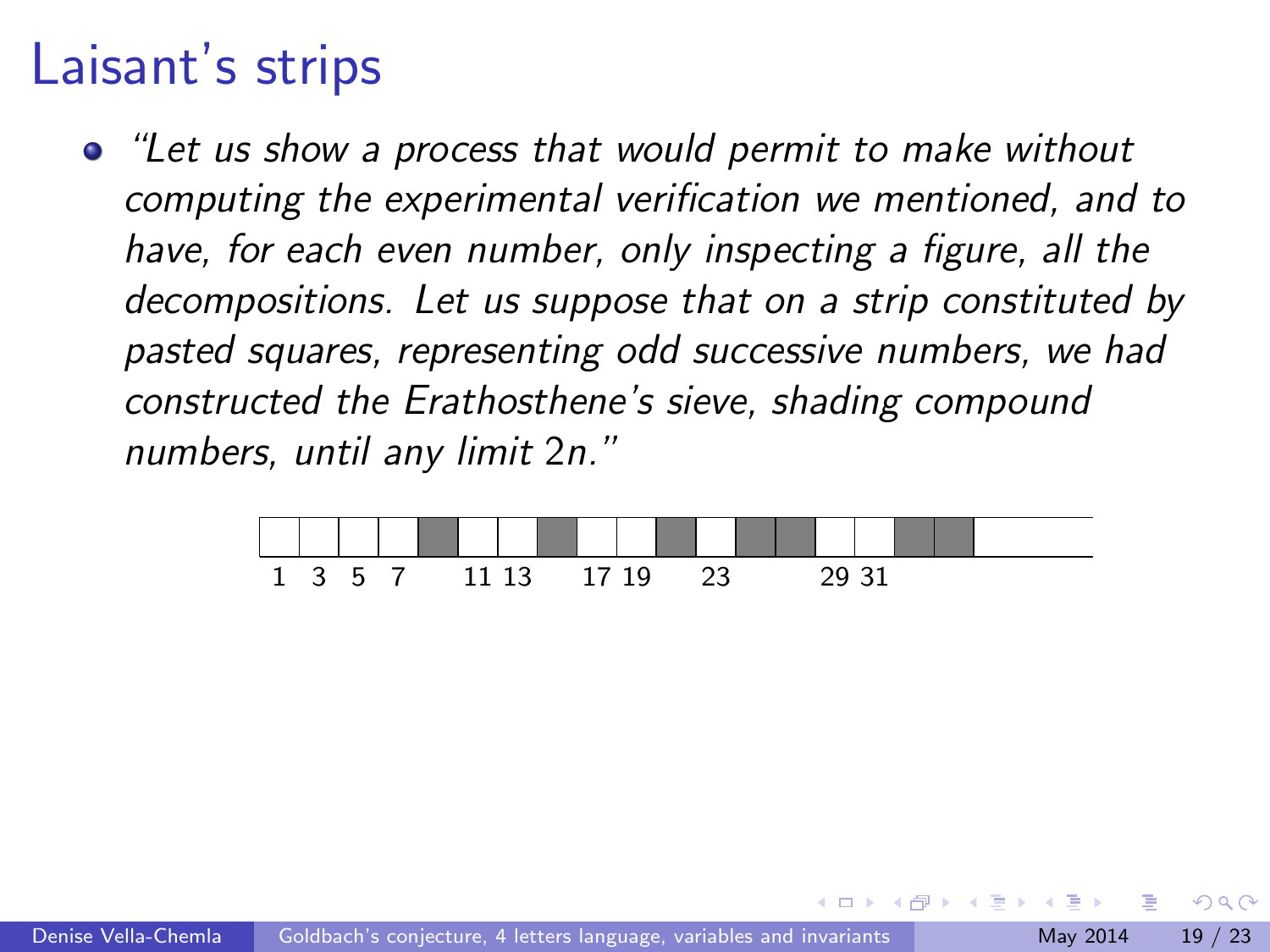### Laisant's strips

- "If we constructed two similar strips, and if we put the second one behind the first one returning it and making correspond 1 cell with 2n cell, it is evident that if Goldbach theorem was true for 2n, there would be somewhere two white cells corresponding to each other ; and all the couples of white cells will give diverse decompositions. We will even have them reading only the half of the figure, because of the symmetry around the middle. In this way, verification concerning 28 even number will give figure above and will show that we have  $28 = 5 + 23 = 11 + 17$ ."
- "We understand that, strips being constructed in advance, a single shift permits to pass from one number to another, verifications are very rapid."

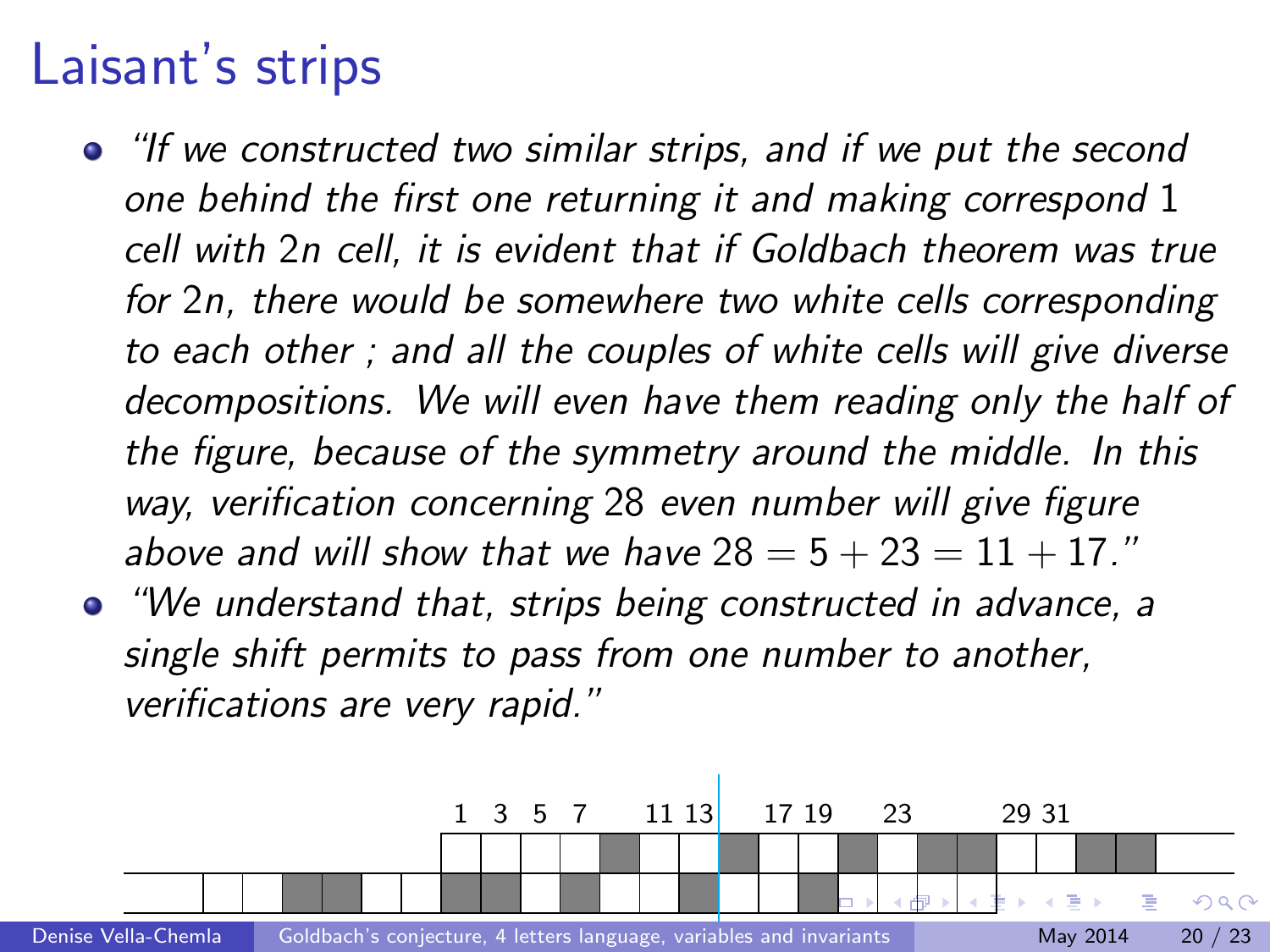## Summary

- $\bullet$   $X_a$  :  $p + p$
- $\bullet$   $X_b : c + p$
- $\bullet$   $X_c$  :  $p + c$
- $\bullet$   $X_d$  :  $c + c$
- $Z_a: 3 + p$ ,  $(p < n/2)$
- $Z_c : 3 + c$ ,  $(c < n/2)$
- $Y_a : 3 + p$ ,  $(p \ge n/2)$
- $Y_c$  :  $3+c$ ,  $(c \ge n/2)$
- $\{3+p_k\}$   $Y_a = X_a + X_b$   $\{p+p_i\} \cup \{c+p_i\}$  $, p_j, p_k \geqslant n/2)$
- $\{3 + c_k\}$   $Y_c = X_c + X_d$   $\{p + c_i\} \cup \{c + c_j\}$   $(c_i, c_j, c_k \ge n/2)$
- $\bullet \{3+p_k\}$   $Z_a = X_a + X_c \{p_i+p\} \cup \{p_i+c\}$  $, p_j, p_k < n/2)$  ${3 + c_k} Z_c = X_b + X_d \{c_i + p\} \cup {c_j + c} (c_i, c_j, c_k < n/2)$

 $QQ$ 

 $\mathcal{A} \cap \mathcal{B} \rightarrow \mathcal{A} \ni \mathcal{B} \rightarrow \mathcal{A} \ni \mathcal{B} \rightarrow \mathcal{B}$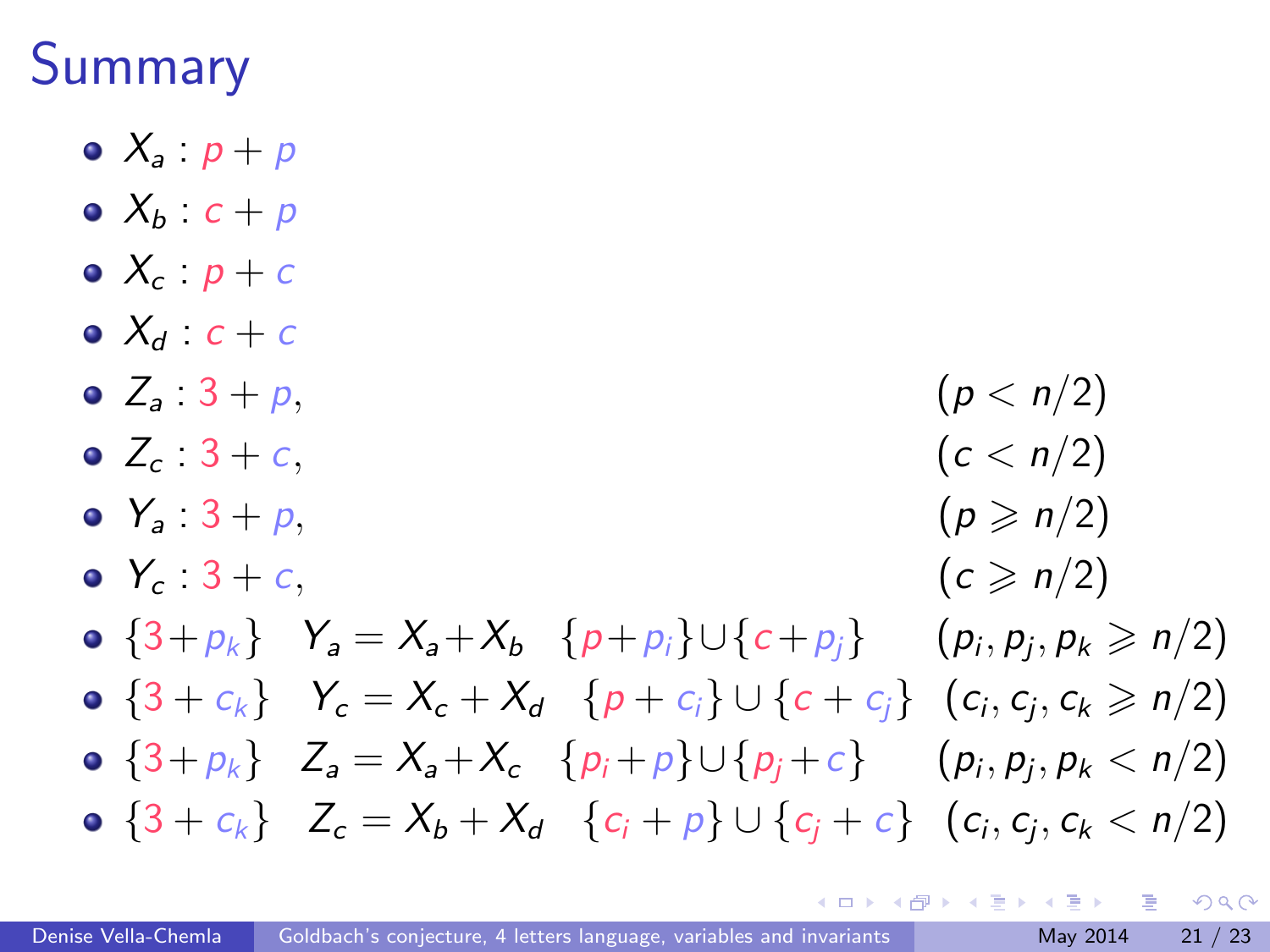Summary

$$
\bullet \ \ Y_a + Y_c = X_a + X_b + X_c + X_d = \left\lfloor \frac{n-2}{4} \right\rfloor
$$

$$
\bullet \ \ Z_a + Z_c = \left\lfloor \frac{n-4}{4} \right\rfloor
$$

$$
\bullet \ \left\lfloor \frac{n-4}{4} \right\rfloor = Z_a + Z_c \simeq Y_a + Y_c = \left\lfloor \frac{n-2}{4} \right\rfloor
$$

• 
$$
Z_c - Y_a \simeq X_d - X_a
$$
  
by definition because  $Z_c - Y_a$  corresponds to  

$$
\{c + p\} \cup \{c + c\} \setminus \{c + p\} \cup \{p + p\}
$$

イロト イ部 トメ ヨ トメ ヨト

重